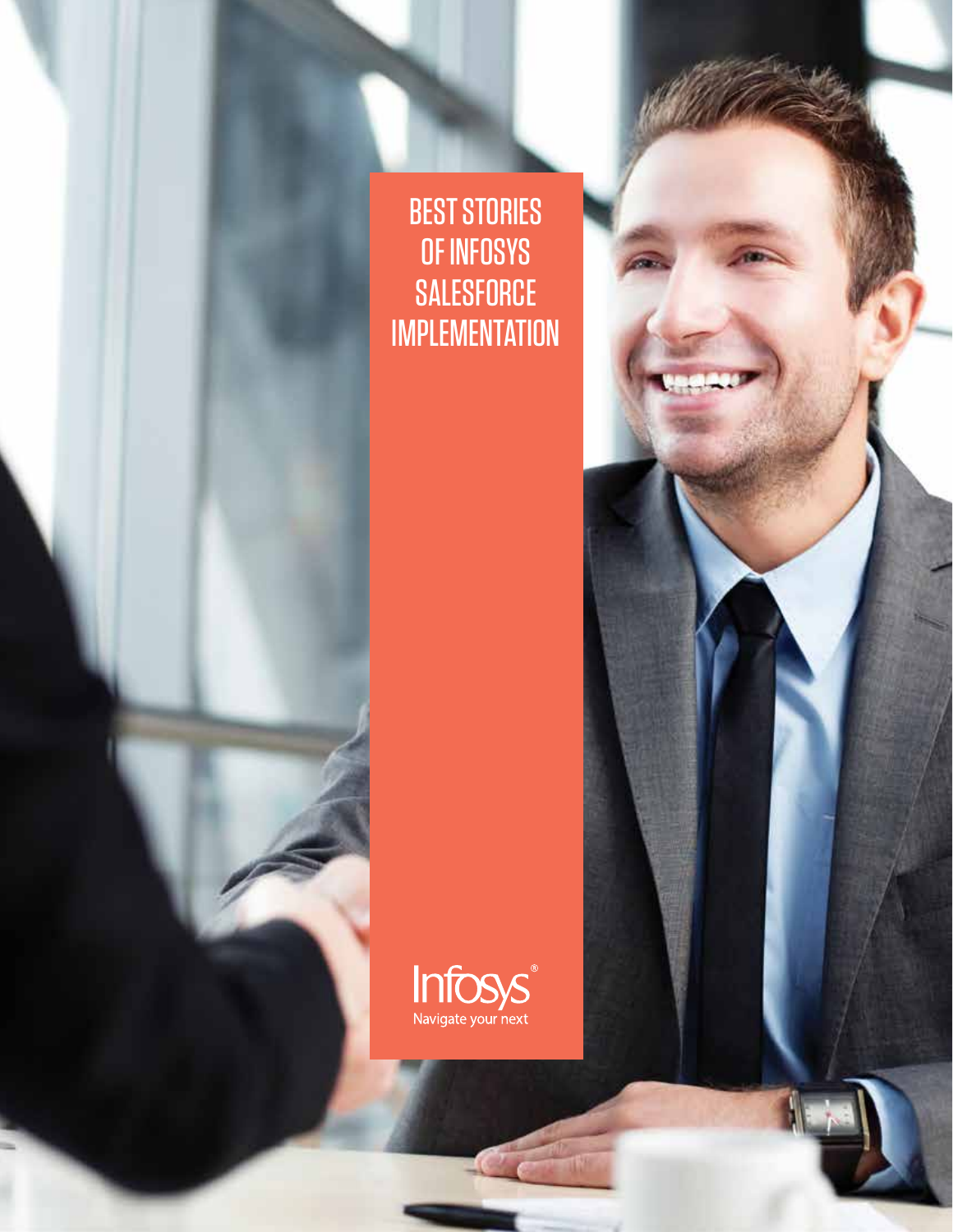

Sales Cloud implementation with CloudSense CPQ and Order Management System, for a leading European cable company

- Seamlessly integrated Force.com with CloudSense, operations support system, and billing layers
- Enhanced user adoption reports and dashboards covering important facets, like number of orders and assets created
- Jira-based agile delivery model

Unified CRM solution based on Salesforce.com, for a leading France-based producer and supplier of industrial gases

- Deployed the solution for 2,000 users across eight European countries, in seven languages
- Delivered a single CRM SaaS application to streamline processes across European business divisions
- Efficient sales management, customer management, and customer retention systems
- Reduced IT operations and system maintenance costs

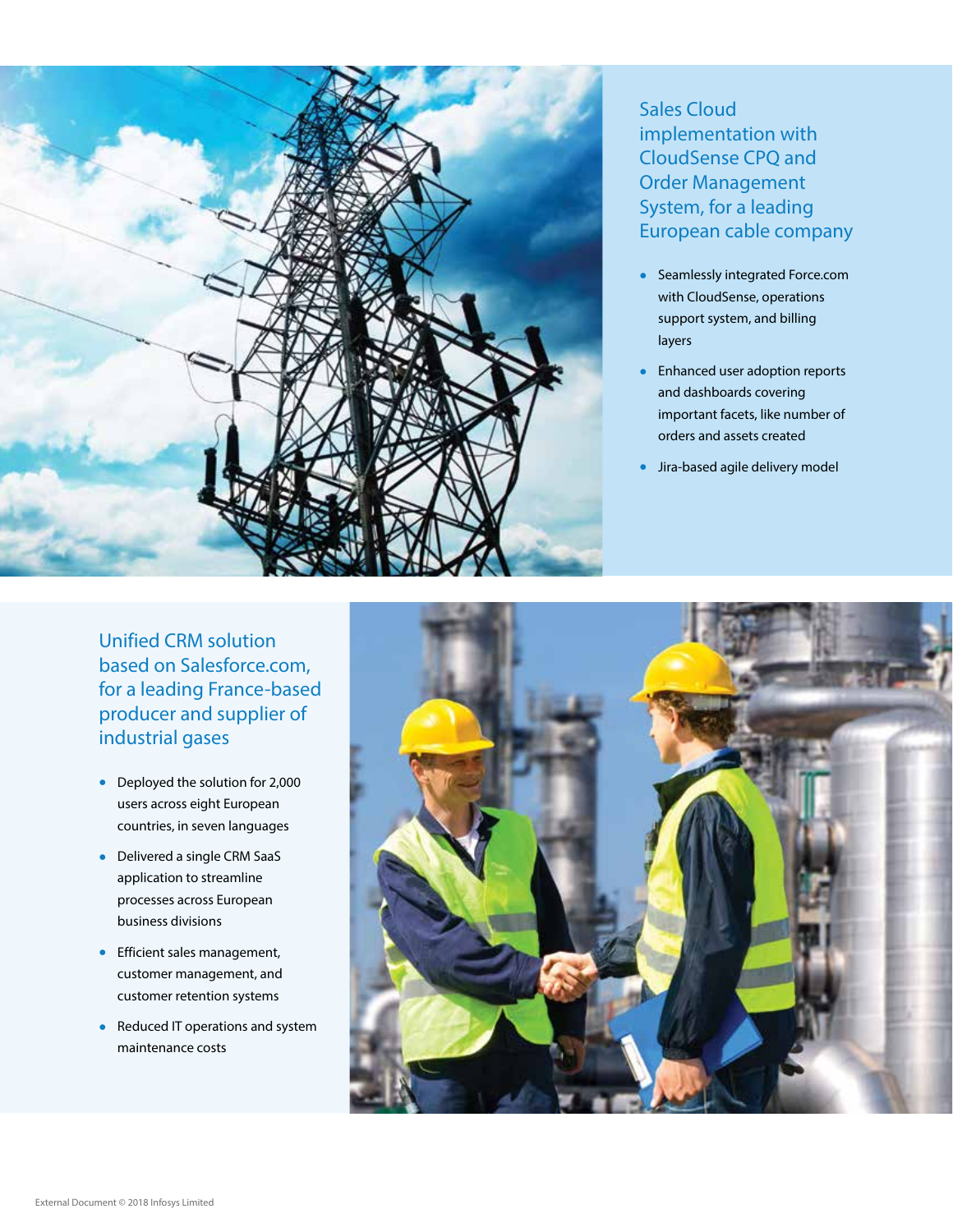

## Salesforce Service Cloud integration with enterprise apps, for a leading DTH provider in the USA and Latin America

- 16,000 field technicians serve 30+ million subscribers on the cloud
- Provided a consolidated view of the state of installed devices, reduced clicks, and enabled better navigation across multiple devices
- Prevented production downtime through increased availability, and resolved performance issues

**Salesforce** implementation and rollout of a common template across eight divisions, for a global oilfield service company

- Improved sales pipeline visibility
- Enabled cross-team and divisional collaboration
- Strengthened customer relationships

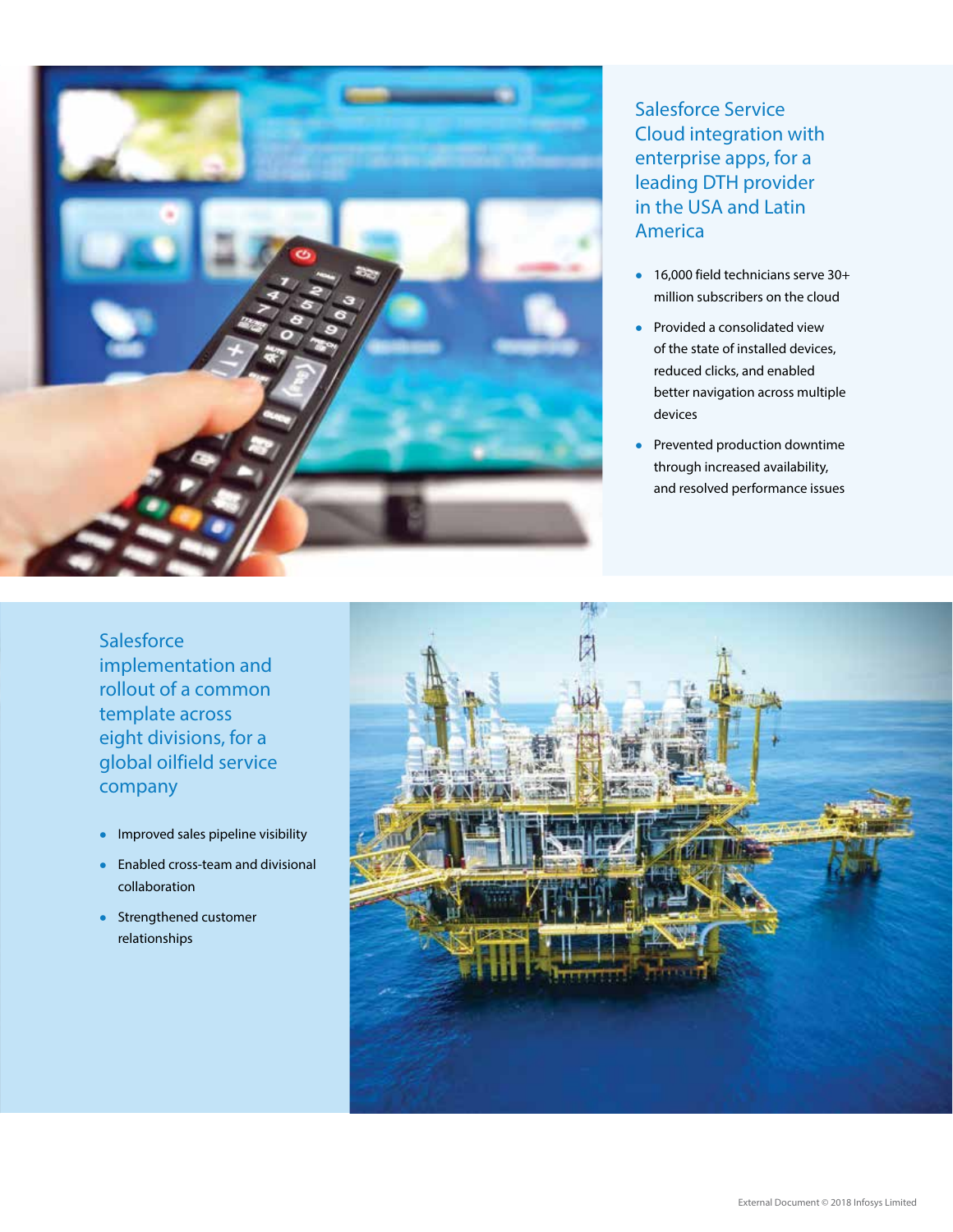

## company to build an organization-wide CRM platform • Increased productivity with visibility into lead and opportunity management systems

**Salesforce** 

implementations at

Europe and Australia, for a leading solar power

- Improved Service-Level Agreement (SLA) adherence for customer support, and ensured service with efficient methods for capturing and resolving cases
- Minimized time spent on preparing monthly and quarterly reports by sales and marketing teams

## Salesforce.com Center of Excellence for a large Delaware-based chemical company

- Provided a 360° view of processes such as sales, service, warranty, pricing, and contract management for multiple strategic business units (SBUs)
- Pricing visibility across the entire value-chain
- Seamlessly migrated multiple legacy applications to Force. com, improving efficiency, productivity, and scalability

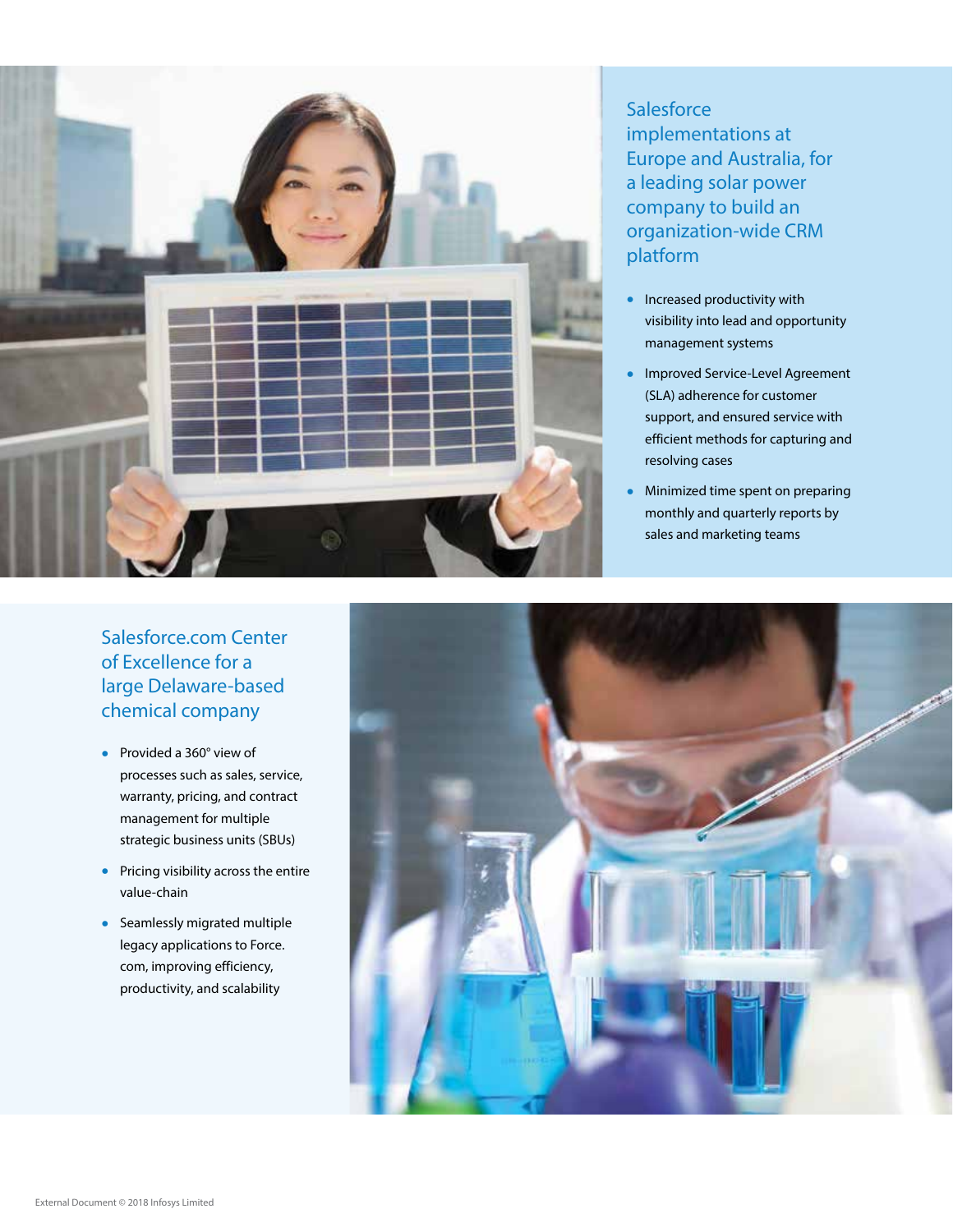

## Platform migration for a financial services company

- Close to two million historical records migrated
- Rolled-out to more than 20 countries across the globe
- Improved user experience with intuitive SF UI, and real-time access to data
- Provided personalized reports and dashboards

Salesforce partner-portal implementation for a leading bank, to enable loyalty management and benefitbooking for card members

- Enhanced customer service by capturing content management preferences
- Customized content search with benefit search functionality
- Improved user experience with the new Orchestra Content Management System (Orchestra CMS)
- Easy tracking of the booked benefits and end-to-end fulfillment process with case management
- Reduced manual effort and time spent, with mass upload functionality

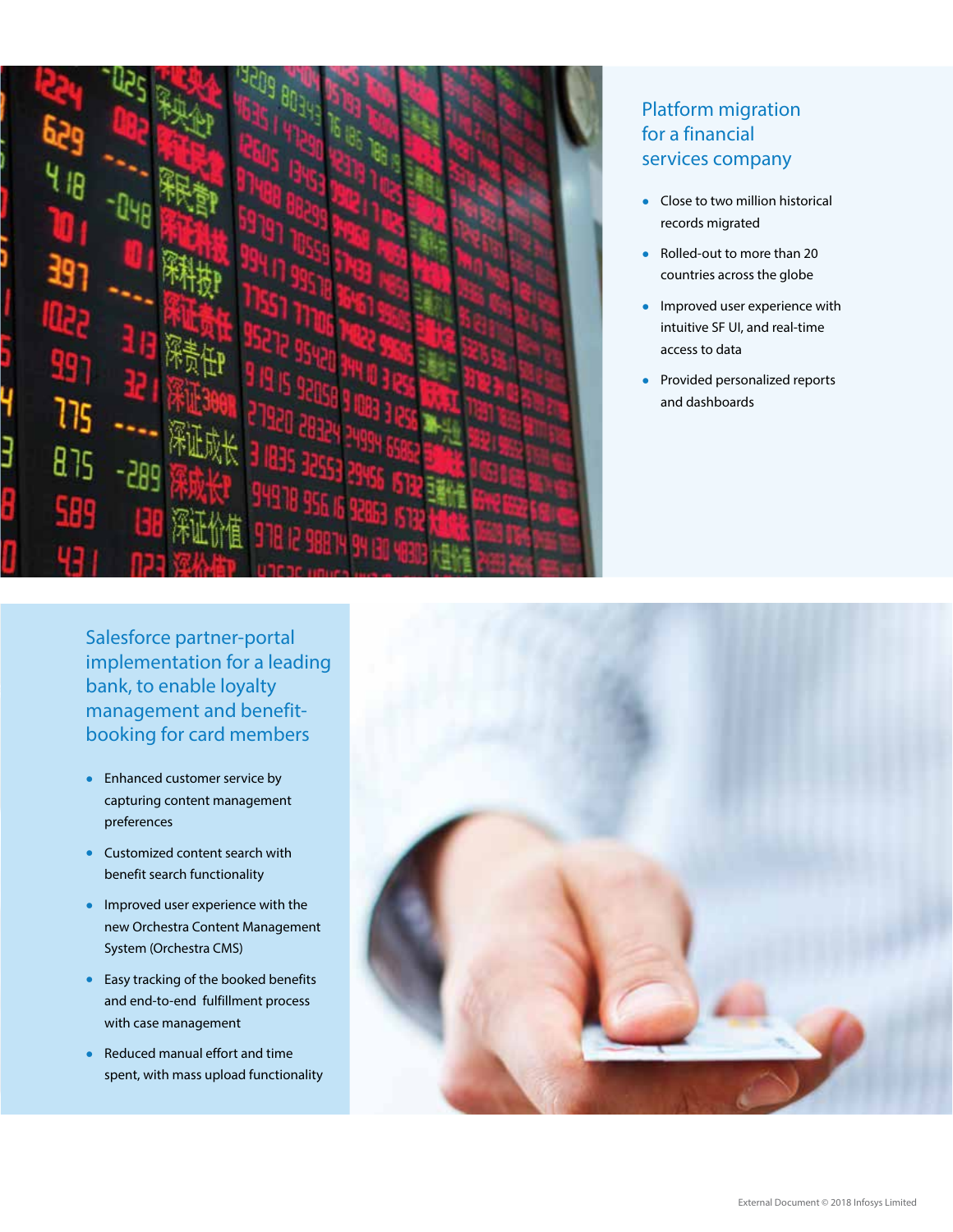

**Salesforce** implementation for an office-automation equipment manufacturer and supplier, to aggregate IT systems after M&A activity

- Streamlined sales operations through better alignment of accounts with sales representatives
- Integrated with Customer Master, HR management system, and Oracle-based applications
- Enabled Salesforce access on mobile devices

Process streamlining and automation for HR management, for a leading beverages company

- Reduced maintenance cost by up to 25%
- Improved process efficiency by up to 30%
- Automated reporting and increased time efficiency by up to 20%
- Reduced manual work by up to 20% with effective case management

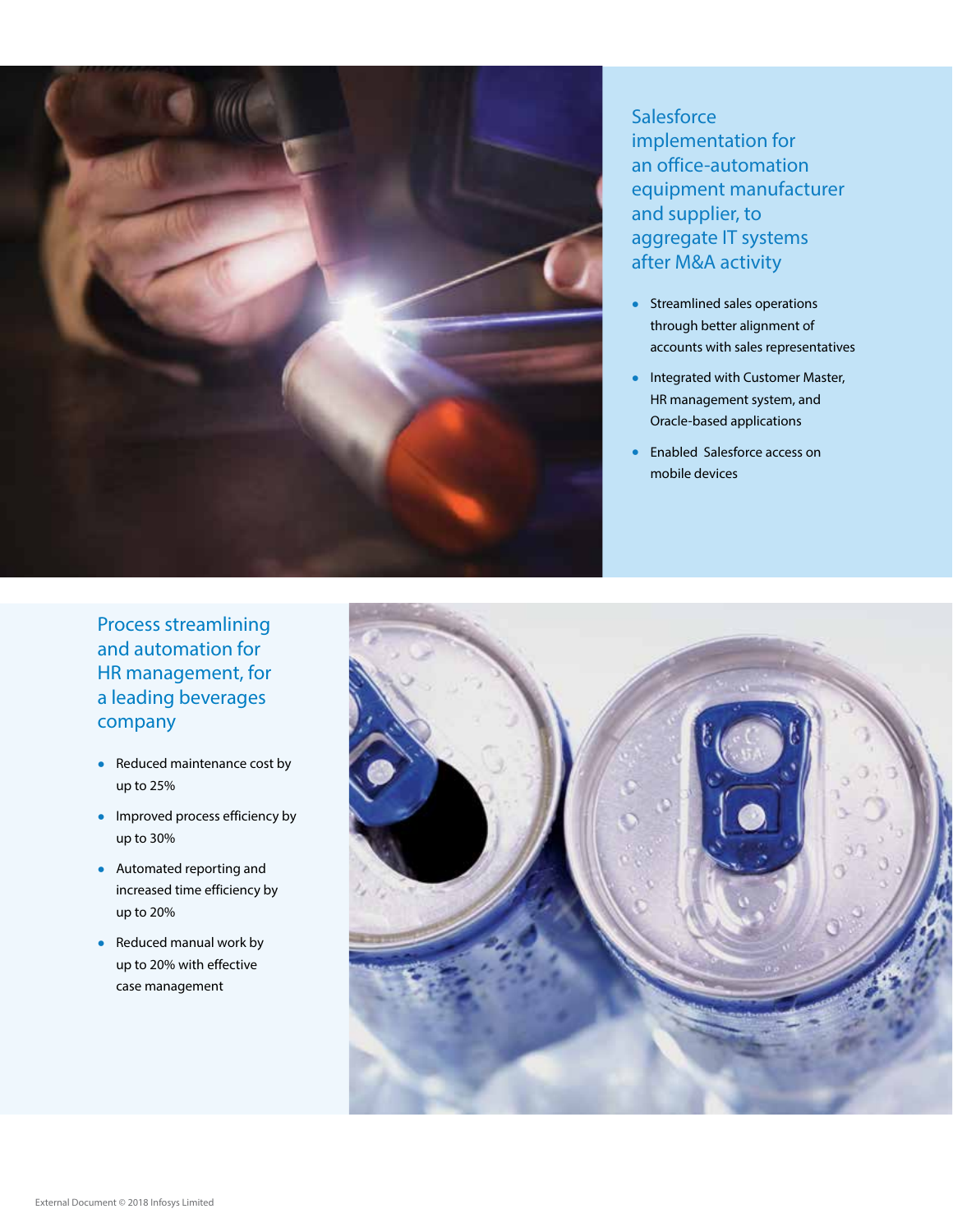

Salesforce-based CRM solution for 2,000 users, across eight countries, in seven languages, for a producer and supplier of industrial gases

- Streamlined processes across business divisions with CRM SaaS
- Offered sales management, customer management, and customer retention systems
- Reduced IT and system maintenance costs

Global uniform data management and unification of legacy pricing tools, across different geographies for a leading science-driven innovations company

- Improved business performance by 0.75%–1%
- Built a globally leveraged custom pricing solution
- Reduced financial close-time by nearly 30%
- Approximately 95% reduction in the use of erroneous old templates for new contracts, due to a centralized contract template repository
- Up to 50% reduction in price approval process, with enhanced integration to SAP, iPhone, and Blackberry access